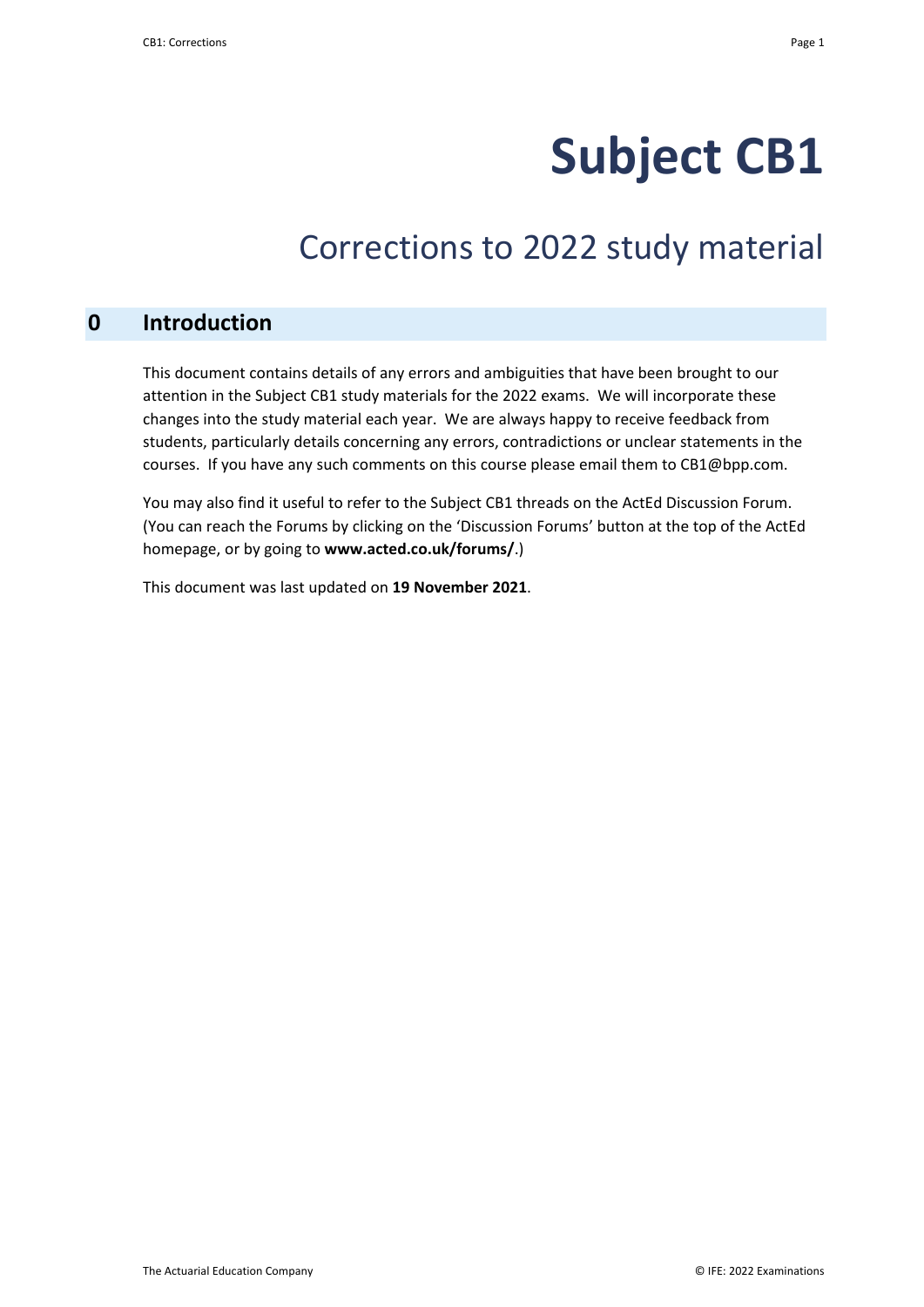### **1 Course Notes**

#### **Chapter 2**

#### *Page 15 (added on 19 November 2021)*

The final paragraph of the chapter summary has been cut off at the bottom of the page. A replacement page is attached.

#### **Chapter 13**

#### *Page 25 (added on 19 November 2021)*

The final ratio in the chapter summary has been cut off at the bottom of the page. A replacement page is attached.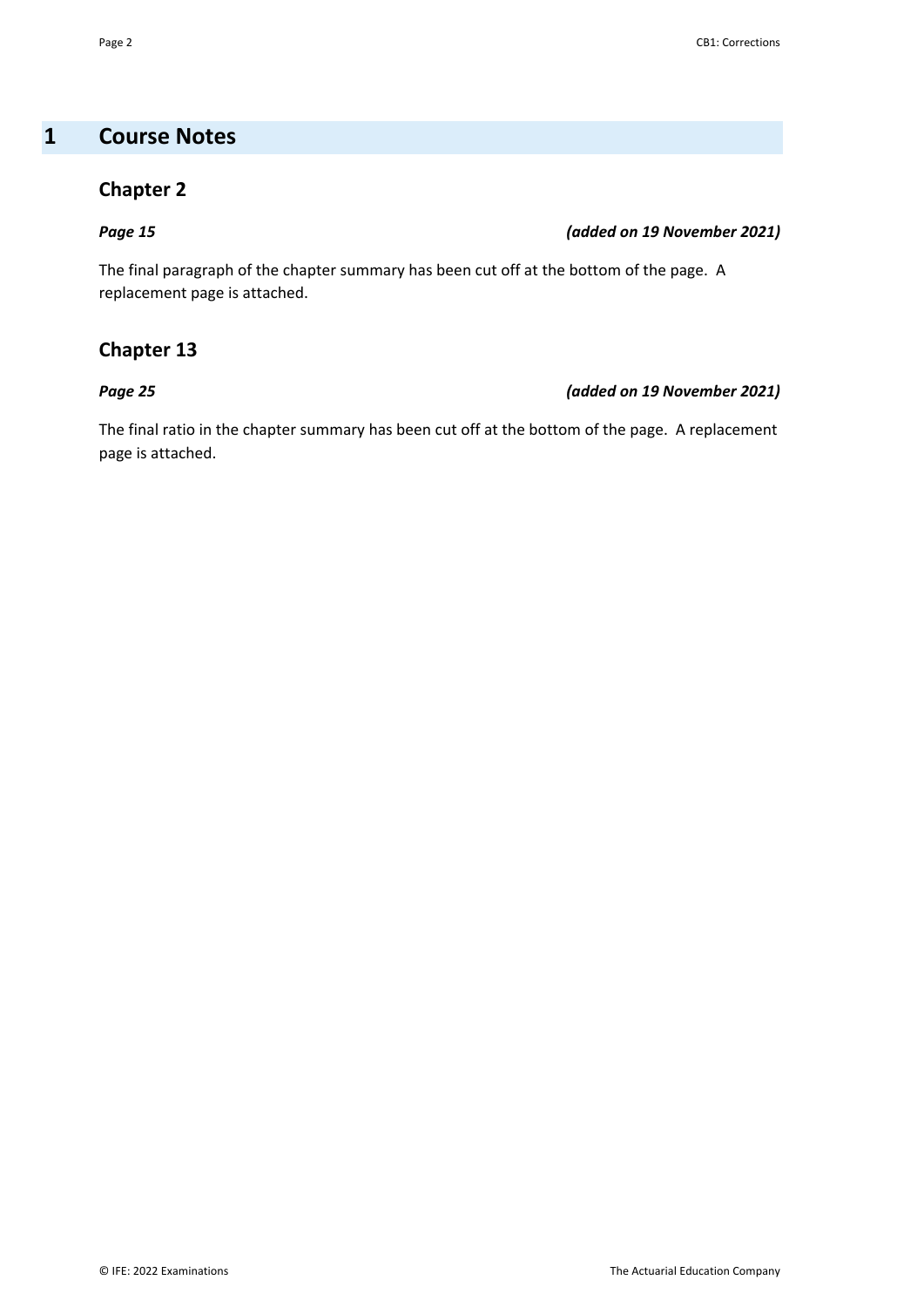### **Chapter 2 Summary**

#### **Types of business entity**

There are four main types of business entity: the sole trader, the partnership, the limited company, and the limited liability partnership.

A *sole trader* is a business which is owned by one person and which is not a limited company. Sole traders have unlimited liability for their business debts.

A *partnership* is a business which is owned by more than one person and is not a limited company. All the partners are jointly and severally liable for any business debts.

A *limited company* is a business which has a legal identity separate from the owners of the business. A company is owned by its shareholders. Their liability is limited to the fully paid value of their shares.

A *public limited company* sells share to the general public and has an issued share capital of at least £50,000. Public companies can apply for a listing on the Stock Exchange.

A *private limited company* is a company that is not a public limited company. Private companies' shares cannot be listed on the Stock Exchange.

A *limited liability partnership* (LLP) is owned by its members but has a separate legal identity. The members benefit from limited liability. The members are free to agree amongst themselves the relationship between them.

A *social enterprise* is a business with a clear social or environmental aim. Social enterprises are defined by this, rather than the legal form of the business.

#### **Pros and cons of limited companies**

Limited liability makes it easier for a company to raise capital. This is particularly important for business ventures where there is a risk of incurring substantial debts, or businesses which need to raise large amounts of finance from many people.

The main disadvantage of limited companies is that creditors may not get their money back if the company is wound up. Also, ownership is often divorced from control.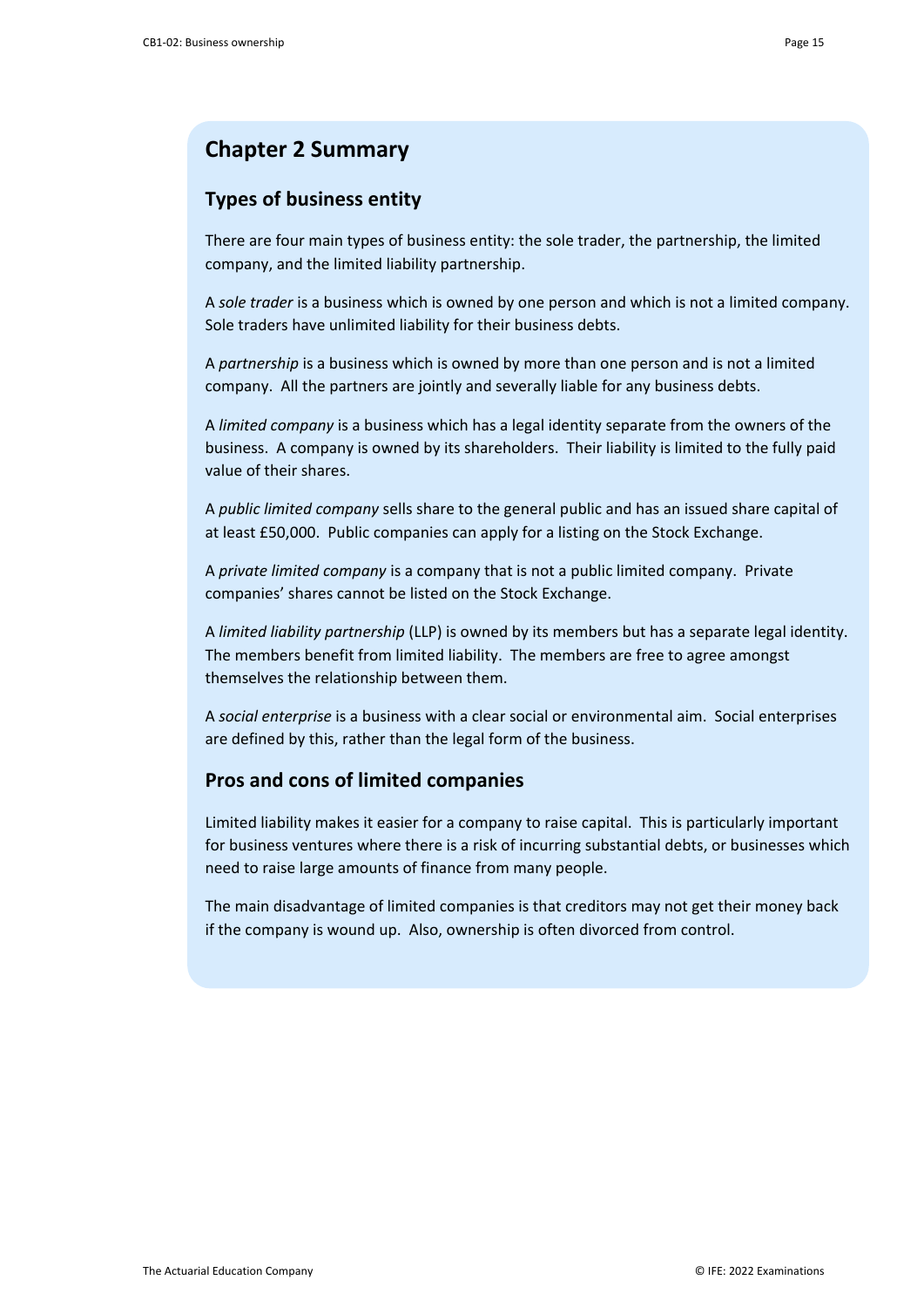The practice questions start on the next page so that you can keep the chapter summaries together for revision purposes.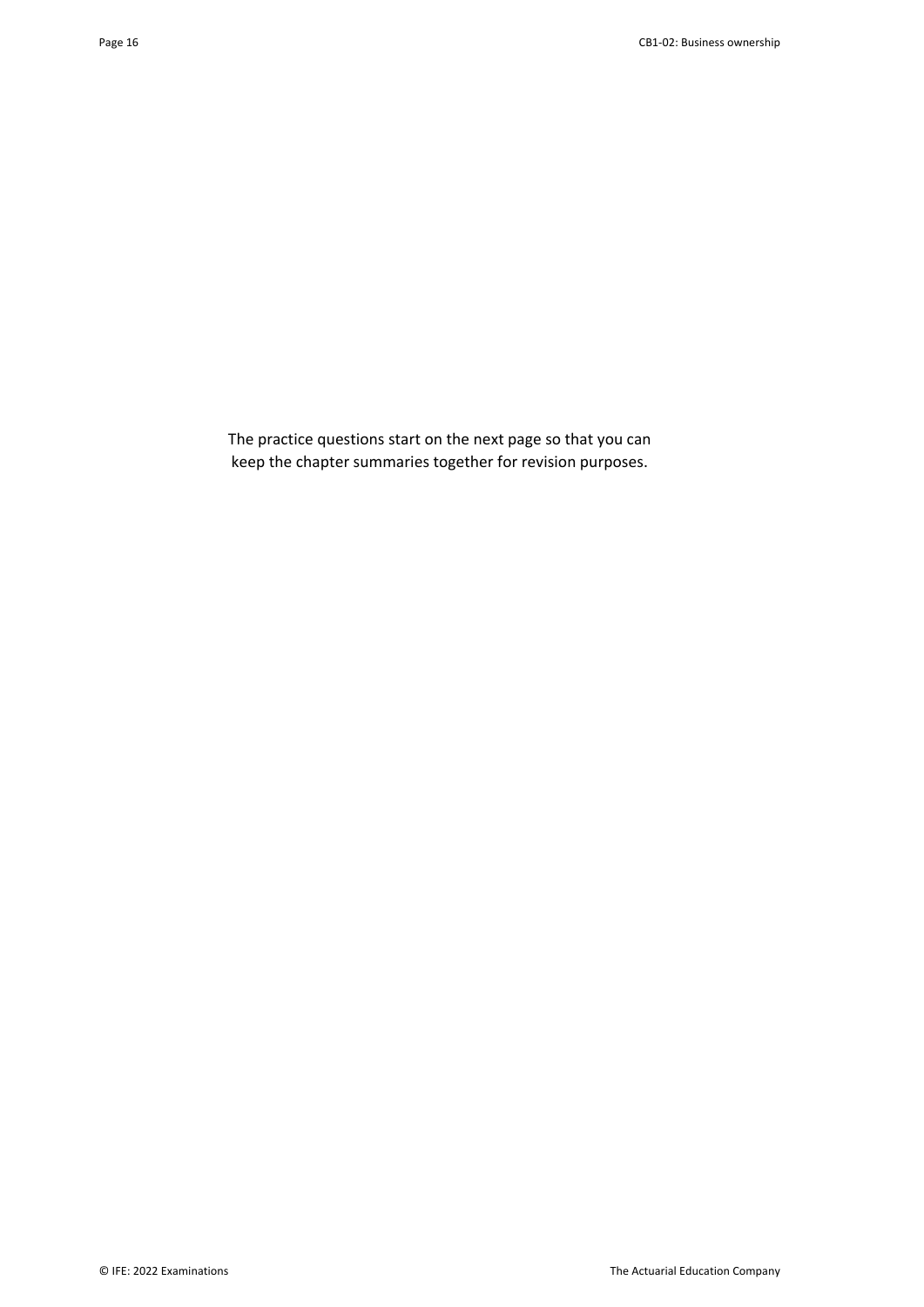#### **Banks**

Banks earn profits by earning more interest on their assets than they are required to pay to finance their liabilities. The difference is called the Net Interest Spread (NIS) or Net Interest Margin (NIM). In addition, a bank will need to regularly assess 'impairments' to the values of some assets, which will lead to further losses, and banks will earn profits from other activities referred to as 'non-interest income'.

Banks are heavily regulated to protect depositors in the event that the bank makes losses. This regulation can involve:

- requiring a bank to hold capital that ranks lower than depositors (for example, equity capital or Core Equity Tier 1 (CET1) capital)
- requiring a bank to hold a proportion of its assets in highly marketable instruments
- ensuring that the riskiness of a bank's asset portfolio, as measured by its riskweighted assets, is not excessive with respect to its equity capital buffer.

Three key accounting ratios that reflect a bank's balance sheet strength include:

| CET1 capital ratio which equals | CET1 capital         |
|---------------------------------|----------------------|
|                                 | risk-weighted assets |

- 2. Liquidity coverage ratio which equals  $\frac{High\ Quality\ Liqu\}$ 30 calendar day stresses outflows
- 3. Loan to deposit ratio which equals personal and corporate loans personal and corporate deposits .

Three key accounting ratios that help analyse a bank's profitability include:

- 4. Net Interest Margin (NIM)
- 5. Cost to income ratio
- 6. Return on capital employed.